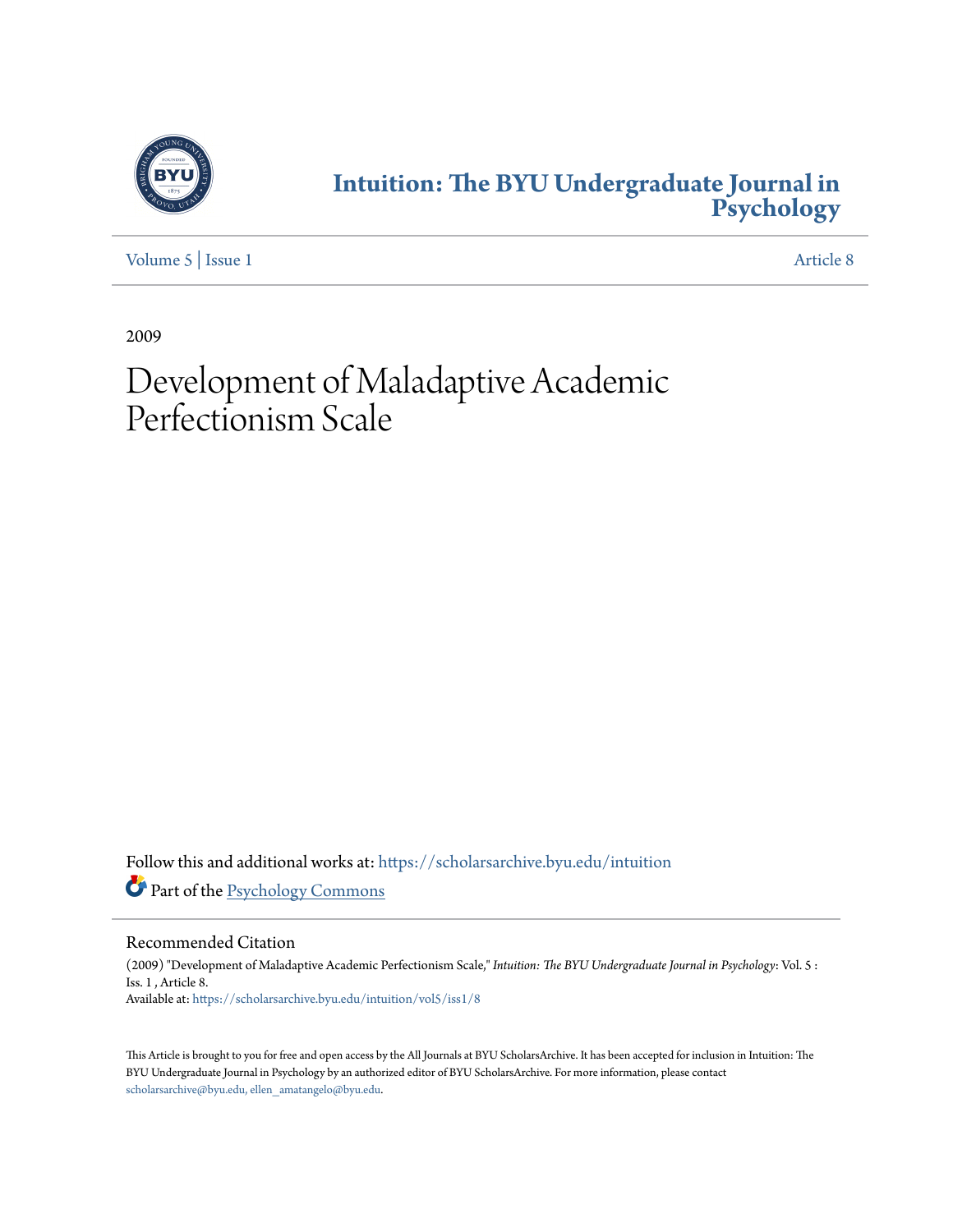**IN CONTRACTMENT CONTRACTMENT CONTRACTMENT CONTRACTMENT CONSUMER AND DESCRIPTIVES OF RESIDENTS AND LESS AND LES** 

Intuition 2009 Vol 5, 39-43

**l"** 

# **Development of the Maladaptive Academic Perfectionism Scale**

Stephanie Steed, Sanita Ley, TC Ence, and Drew Jamieson

ABSTRACT *Academic maladaptive perfectionism, manifested through symptoms such as compulsive strivings and anxiety, is a common trait among college students. At present, no brief scales focus solely on perfectionist tendencies in the academic realm. The Maladaptive Academic Perfectionism Scale was designed to validly and reliably measure the emotional and behavioral domains of academic maladaptive perfectionism. One hundred Brigham Young University students completed the test. Results showed both the behavioral and emotional domains to be reliable, while only the emotional domain was valid. Once revised, this test could be used by college counselors to help identify maladaptive traits in the students they assess.* 

**Perfectionism, pervasive among college students, is** characterized by setting extremely high academic standards (Rice & Lopez, 2004; Trull & Vieth, 1999). Research frequently divides perfectionism into two categories: adaptive and maladaptive (Hewitt & Flett, 1991; Slaney & Suddarth, 2001). Although adaptive perfectionism can be beneficial in reducing stress and increasing life satisfaction, maladaptive perfectionist standards can have a negative impact on students by allowing little room for error and thus resulting in a fear of failure (Martin, 2006; Frost, Marten, Lahart & Rosenblate, 1990). This fear of failure can then lead students to feel anxious or depressed and may lead to other serious psychiatric disorders (Henning, Ey & Shaw, 1998). Thus, it is important to identify individuals prone to maladaptive perfectionism before they exhibit any negative symptoms, so that they can receive help or counseling to correct these maladaptive traits. Tests, such as the Multidimensional Perfectionism Scale, exist to assess maladaptive perfectionism; however, such scales are long and do not measure academic traits (Ferrari & Mautz, 1997). The purpose of this study is to create a brief scale to measure maladaptive academic perfectionism.

To create this brief scale, maladaptive perfectionism will be operationally defined by behavioral and emotional manifestations. Behavioral manifestations are characterized by setting and holding unrealistic self-standards and by having compulsive strivings. Emotional manifestations are characterized by symptoms of depression and anxiety.

An individual that exhibits behavioral manifestations of maladaptive perfectionism is prone to setting unrealistic work standards and subsequently making extreme self-evaluations. These students do not focus on personal success but instead compare themselves to others (Hewitt & Flett, 1991). An additional behavioral manifestation is shown through compulsive strivings, wherein students will consistently repeat behaviors, which are believed to help them in their quest for perfection. Frost, Marten, Lahart and Rosenblate (1990) found significant correlations between scales that measured dimensions of maladaptive perfectionism and scales that measured obsessive-compulsive behavior.

The manifestations of maladaptive perfectionism are not limited to the behavioral domain, however, and are often exhibited through emotional features such as depression and anxiety. Students with maladaptive perfectionism do not allow for error in their rigid standards and this inflexibility can lead students to feel distressed when they are unable to fulfill their self-appointed norm of perfection. This distress can then be manifested through depressive symptoms (Hewitt, Flett, & Ediger, 1996; Rice, Ashby & Slaney, 1998). Other research has found that when controlling for anxiety, maladaptive perfectionism accounted for a significant amount of variance in depression (Kawamura, Hunt, Frost & Dibartolo, 2001). Anxiety, however, is also linked to maladaptive perfectionism, and is shown to be a significant factor independent of depressive symptoms (Kawamura et al., 2001). Individuals with anxiety are overly concerned with making mistakes and view their work in concrete terms of total success or

1

II II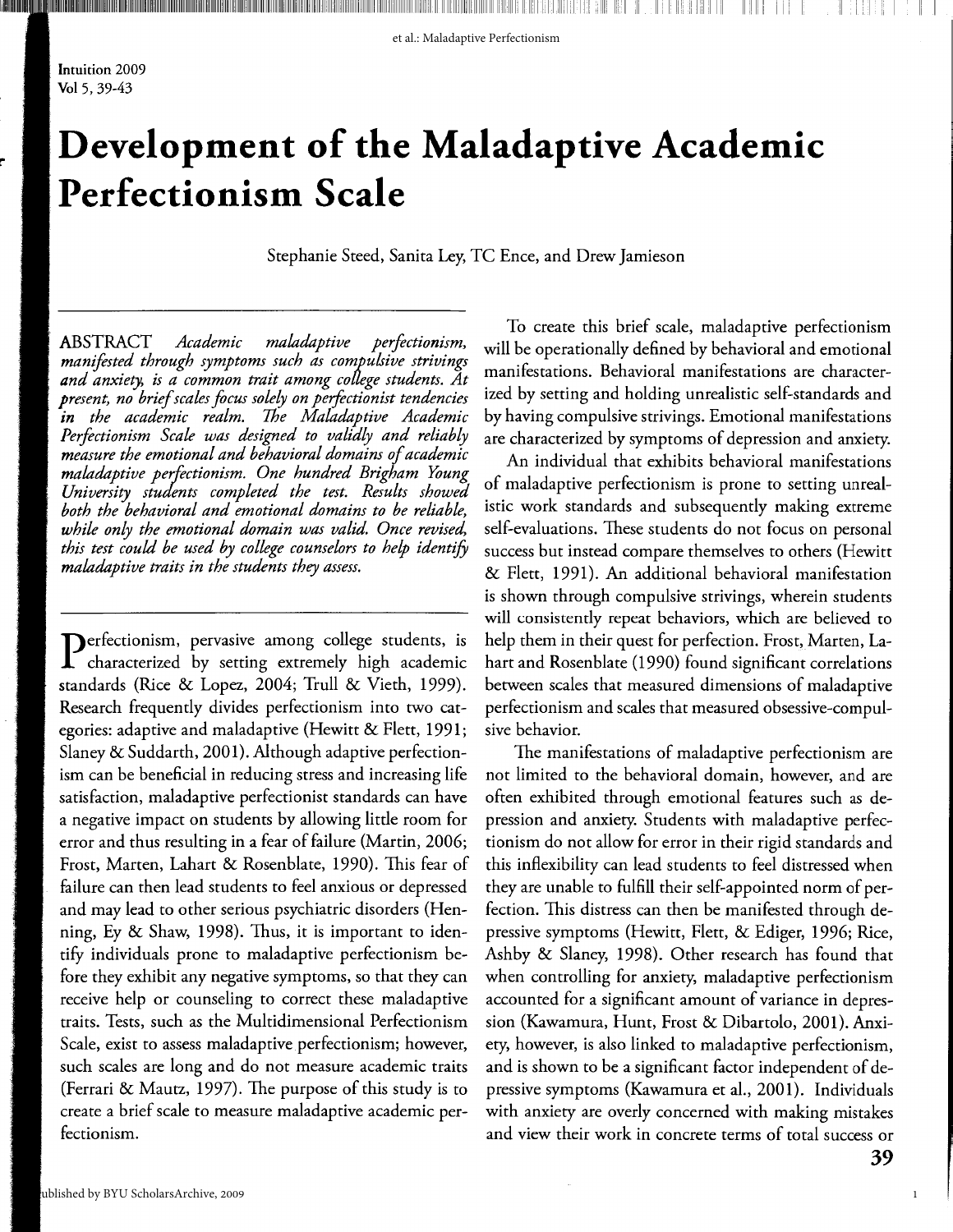11111111111111111111111111111111111111111111111111111111111111111111111111111111111111111111111111111111111111111111111111111111111111111111111111111111111111111111111111111111111111111111111111111111111111,11111 11:11,11111,1111,1111:111111111111111.1, Ill: I· I. I i i i,i ! I, llii ill I: II 1111 I, .I I

## **40 Intuition, Fall 2009**

failure (Ferrari & Mautz, 1997; Rice & Dellwo, 2001). Because it is impossible for students to complete their class work and homework perfectly in all situations, any type of failure naturally leads maladaptive perfectionist students to feel depressed and anxious.

Research suggests that traits of maladaptive perfectionism are associated with both current and future negative psychological functioning (Hewitt & Flett, 1991; Hewitt et al., 1996). This study will seek to identify these associated traits by measuring behavioral and emotional manifestations. It is hypothesized that the Maladaptive Academic Perfectionism Scale (MAPS) will reliably and validly measure maladaptive academic perfectionism in college students.

#### **Method**

#### **Participants**

A convenience sample of 50 female and 50 male undergraduate students from Brigham Young University (BYU), with ages ranging from 18 to 28, completed the MAPS. Participants were recruited from student housing, undergraduate classrooms, and the university library.

#### **Item Construction**

Researchers used the Content Validity Ratio (CVR) method to ensure that the MAPS contained items that measured maladaptive academic perfectionism. The CVR method is commonly used to ensure that items on a test accurately represent the content that the test is purportedly measuring. In order to do this, a panel of expert judges is asked to rate test items on a set scale. The items which are rated highly are judged to be representative of a construct, and are then included on the test (Sireci, 1998). In this study, a panel of 12 undergraduate psychology student judges was briefly trained in the manifestations of maladaptive perfectionism. These judges were then asked to rank the 30 test items as being relevant to the domains of behavioral and emotional manifestations. The top 10 rated items (CVR  $\geq$  0.00) were selected (see Table 1). Questions were presented in a 4-point Likert scale ranging from 1 (Strongly Disagree) to 4 (Strongly Agree). Five of the ten items were negatively worded and reverse-scored to control for response bias.

#### **Test Administration**

Undergraduate students were asked to sign a consent form. They then received standardized hard copies of the MAPS and were told that it would take two to four minutes to complete. No other instructions were given.

#### **Statistical Analysis**

SPSS 15 was used to analyze the data. Reliability was measured using Cronbach's alpha and Pearson bivariate correlations. Face and content validity measures were used and data reduction was completed through factor analysis. Data reduction was needed in order to condense the 30 possible MAPS items into a more succinct 10 item questionnaire. This factor analysis was also necessary to determine whether the items on the MAPS clustered into two meaningful domains of behavioral and emotional manifestations of maladaptive perfectionism.

*Table 1.* Items from the **MAPS.** 

- 1. I never think the work I do is good enough.
- 2. I constantly worry that I won't do well on assignments.
- 3. I worry that others will discover that I am not as smart as they think I am.
- 4. I feel bad about myself when I don't get the grade I wanted on a test.
- 5. I don't dwell on my mistakes.
- 6. I judge my abilities in learning by the grades I receive.
- 7. I read my entire class syllabi multiple times.
- 8. It is not important if I make a mistake in my school work.
- 9. It does not matter if I get less than 100% on a test.
- 10. I generally don't have to plan when I will get homework done in my day.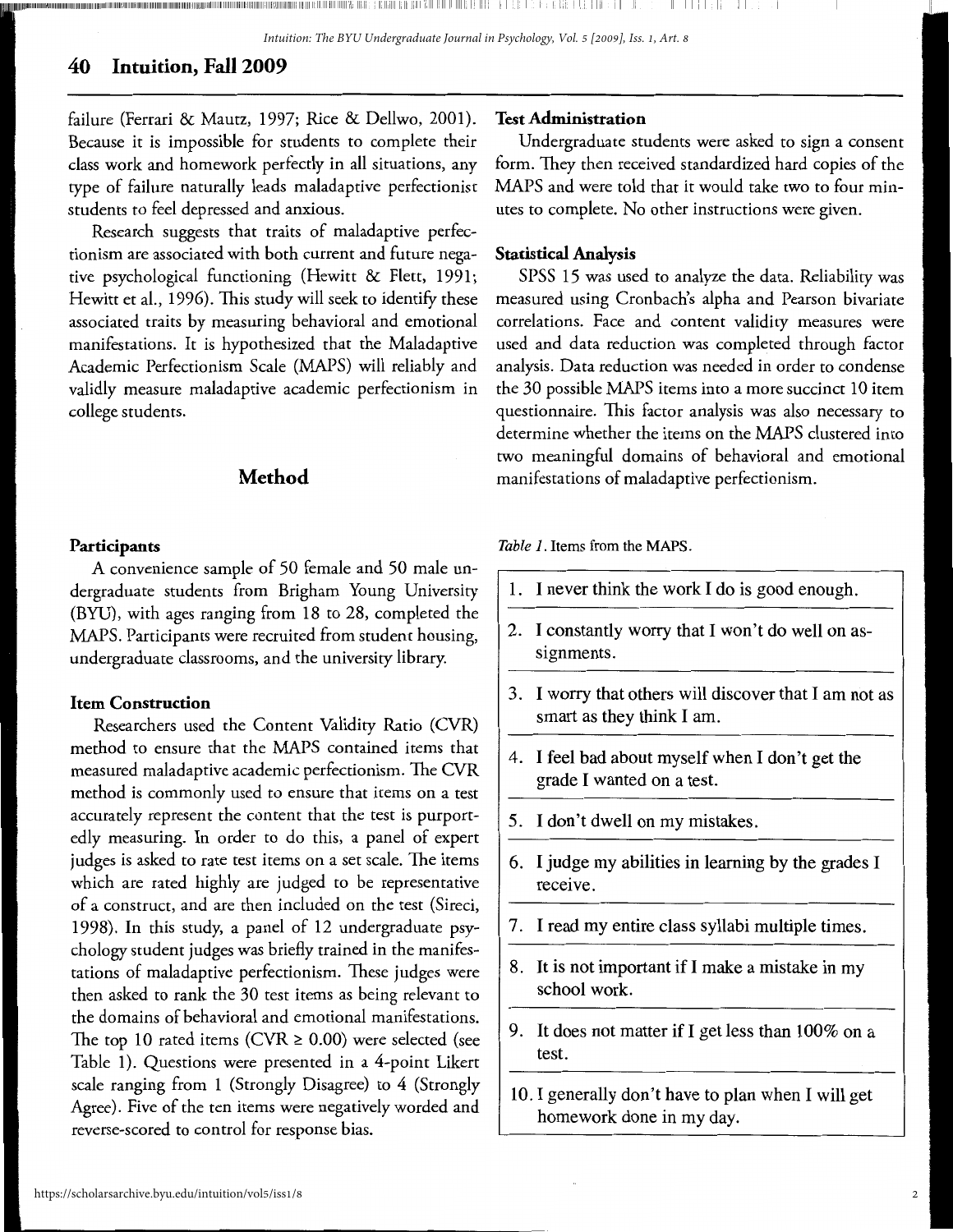et al.: Maladaptive Perfectionism

Table 2. Pearson Correlation Coefficients.

|            | Item<br>01 | Item<br>02 | Item<br>03 | Item<br>04                                                                                  | Item<br>05 | Item<br>06 | Item<br>07 | Item<br>08 | Item<br>09 | Item<br>10 |
|------------|------------|------------|------------|---------------------------------------------------------------------------------------------|------------|------------|------------|------------|------------|------------|
| Item<br>01 | 1.00       |            |            |                                                                                             |            |            |            |            |            |            |
| Item<br>02 | $0.48**$   | 1.00       |            |                                                                                             |            |            |            |            |            |            |
| Item<br>03 | $0.41**$   | $0.43**$   | 1.00       |                                                                                             |            |            |            |            |            |            |
| Item<br>04 | $0.24*$    | $0.37**$   | $0.24*$    | 1.00                                                                                        |            |            |            |            |            |            |
| Item<br>05 | $0.34**$   | 0.15       | $0.25*$    | $0.22*$                                                                                     | 1.00       |            |            |            |            |            |
| Item<br>06 | $0.26*$    | $0.30**$   | 0.17       | $0.38**$                                                                                    | $0.47**$   | 1.00       |            |            |            |            |
| Item<br>07 | $0.27**$   | $0.29**$   | $-0.09$    | 0.03                                                                                        | 0.04       | $0.33**$   | 1.00       |            |            |            |
| Item<br>08 | 0.14       | 0.06       | 0.04       | $0.32**$                                                                                    | $0.24*$    | $0.42**$   | 0.18       | 1.00       |            |            |
| Item<br>09 | $0.24*$    | $0.20*$    | 0.01       | 0.15                                                                                        | 0.08       | $0.37**$   | $0.25*$    | $0.47**$   | 1.00       |            |
| Item<br>10 | 0.07       | $0.21*$    | 0.04       | $0.23*$<br>* Significant at 0.05 level (2-tailed). ** Significant at 0.01 level (2-tailed). | $0.30**$   | $0.21*$    | $0.32**$   | $0.25*$    | 0.06       | 1.00       |

#### **Results**

To determine whether the 10 MAPS items clustered into the domains of behavioral and emotional manifestations, a principal component factor analysis was run in SPSS. This factor analysis revealed that four components accounted for a majority (68.56%) of the variance. Three of these four components consisted of items from the behavioral manifestations domain, while the other component consisted of items solely from the emotional manifestations domain. These results suggest that items in the behavioral domain were neither reliable nor valid. Items in the emotional domain, however, were reliably clustered and correlated consistently with one another.

Cronbach's alpha indicated the test's internal consistency was moderately reliable ( $\alpha$ = 0.75). A Pearson bivariate analysis revealed that 30 of 45 correlations were significant (p < 0.05) and that 17 of 45 correlations were significant (p < 0.01; see Table 2). These correlations suggest that a majority of the items were significantly related to one another, thus lending support to the reliability of

the measure. Three of the ten items had high content validity ( $\geq 0.83$ ), one item had marginal content validity  $(0.67)$ , and six items had low content validity ( $\geq 0.00$ ). Twelve percent of participants correctly identified the construct, indicating that the test was not face valid.

#### **Discussion**

The purpose of this study was to design a test that would reliably and validly measure maladaptive academic perfectionism in college students by using emotional and behavioral domains. This test was adequately reliable with high internal consistency. Although the emotional domain generally loaded onto one component, the behavioral domain was spread across three components. Thus, the results supported the validity and reliability of the emotional domain, but not the behavioral domain of the MAPS.

One limitation of this test was the MAPS' failure to capture the behavioral domain. CVR ratings for the behavioral items were consistently lower than the emotional items. Factor analysis also reflected this weakness. Items 6 and 8 loaded onto the emotional component as they may have measured the participant's feelings, instead of behavioral manifestations. In addition to this, unclear wording influenced items 7, 9, and 10 which caused these items to load onto two separate components. One further limitation of the study is the manner in which validity was demonstrated. A panel of 12 fellow undergraduate psychology students judged the content validity of the MAPS items. These students were not experts in the field of perfectionism study, and judged the validity of each questionnaire item quickly. Consequently, it is difficult to know whether the evaluation of the items was truly valid or not.

High reliability, internal consistency, and low face validity are statistical strengths of the MAPS. The high Cronbach's alpha demonstrated that a majority of the items consistently measured aspects of maladaptive perfectionism, especially in the emotional domain. Thus the emotional domain of the MAPS can be trusted as reliable in identifying characteristics of students who may be prone to maladaptive perfectionism. Internal consistency was demonstrated through the large number of signifi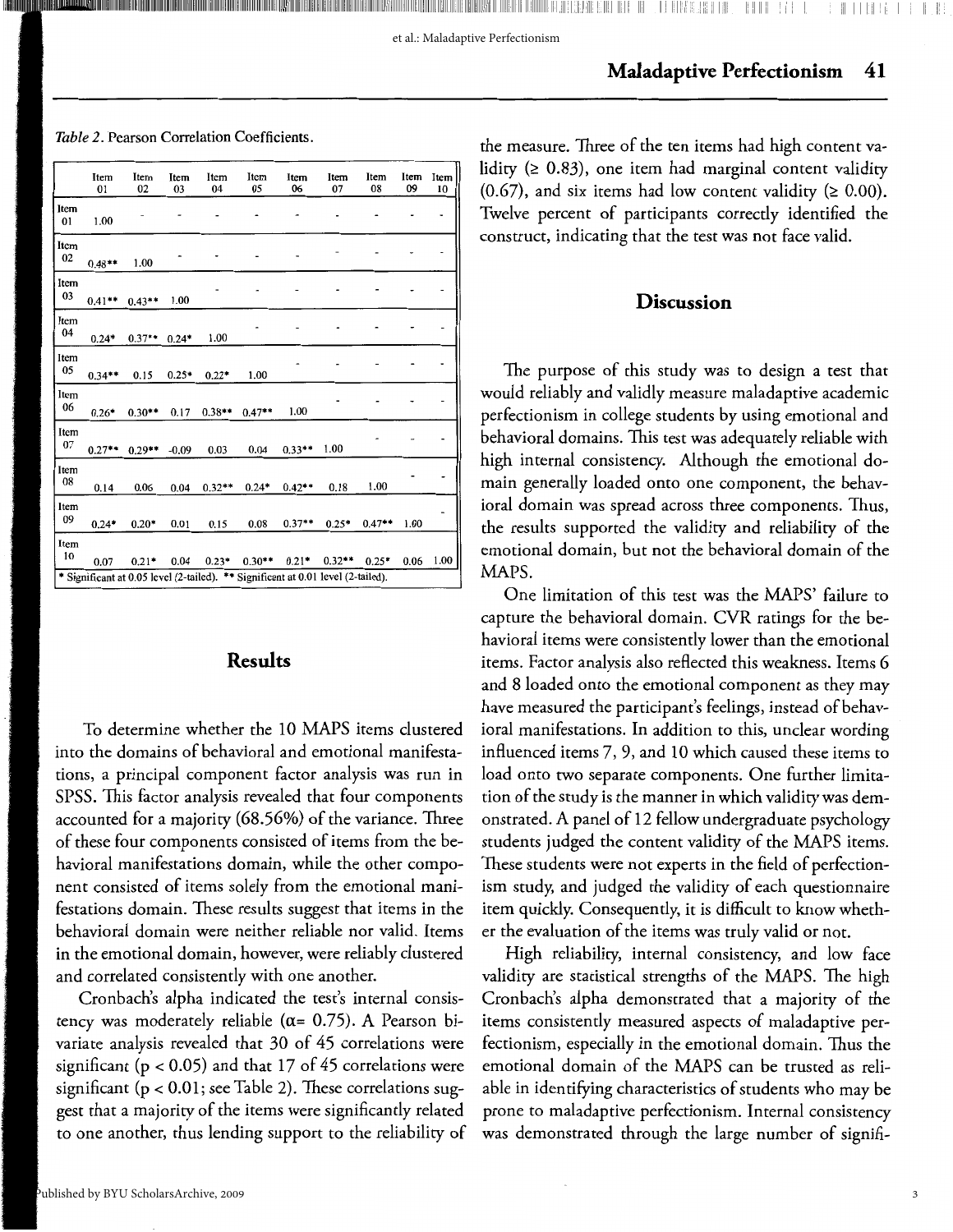*Intuition: The BYU Undergraduate Journal in Psychology, Vol. 5 [2009], Iss. 1, Art. 8*

### **42 Intuition, Fall 2009**

cant correlations among items. This consistency suggests that the MAPS items are successful in repeatedly measuring traits that are consistent with maladaptive perfectionism. Low face validity was desired, because the MAPS was measuring a potentially socially undesirable trait. The achievement of low face validity suggests that students are not able to alter their answers to appear socially desirable.

The MAPS contributes to current research on perfectionism by introducing a brief measure of maladaptive perfectionism within the realm of academic experience. The MAPS is consistent with other research, which shows that maladaptive perfectionism is associated with depression and anxiety (Kawamura et al., 2001; Rice et al., 1998). In the future, it would be necessary to further define and retest the behavioral domain of maladaptive perfectionism. Once this has been achieved, convergent validity could be established by comparing it to other maladaptive perfectionism scales already in use. Once validity is established, both college counselors and students might use the MAPS to help identify and address maladaptive traits, before behavioral and emotional problems occur. In this way the MAPS may help to identify and predict students predisposed to suffer from anxiety or depression because of maladaptive perfectionist tendencies, and help college counselors teach these students how to overcome their negative habits before any psychological problems develop.

The purpose of this study was to test the hypothesis that the MAPS would reliably and validly measure maladaptive academic perfectionism. The scale sought to identify both behavioral and emotional aspects, but was only able to reliably and validly measure the emotional domain. After further improvements in measuring the behavioral domain are made, the MAPS could be a useful tool in assisting college students who may suffer from maladaptive perfectionism.

### References

- Ferrari, J. R., & Mautz, W. T. (1997). Predicting perfectionism: Applying tests of rigidity. *Journal of Clinical Psychology,* 53(1), 1-6.
- Frost, R., Marten, P., Lahart, C., & Rosenblate, R. (1990).

The dimensions of perfectionism. *Cognitive Therapy and Research, 14,(2),* 449-468.

- Henning, K., Ey, S., & Shaw, D. (1998). Perfectionism, the imposter phenomenon and psychological adjustment in medical, dental, nursing and pharmacy students. *Medical Education,* 32(5), 456-464.
- Hewitt, P. L., & Flett, G. L. (1991). Perfectionism in the self and social contexts: Conceptualization, assessment, and association with psychopathology. *journal of Personality and Social Psychology, 60(3),* 456-470.
- Hewitt, P. L., Flett, G. L., & Ediger, E. (1996). Perfectionism and depression: Longitudinal assessment of a specific vulnerability hypothesis. *journal of Abnormal Psychology, 105(2),* 276-280.
- Kawamura, K., Hunt, S., Frost, R., & Dibartolo, P. (2001). Perfectionism, anxiety, and depression: Are the relationships independent? *Cognitive Therapy and Research,* 25(3), 291-301.
- Martin, J. L. (2006). Relations between adaptive and maladaptive perfectionism, stress, and psychological adjustment. *Dissertation Abstracts International: Section B: The Sciences and Engineering, 66(7),* 3989-3989.
- Rice, K. G., Ashby, J. S., & Slaney, R. B. (1998). Selfesteem as a mediator between perfectionism and depression: A structural equations analysis. *journal of Counseling Psychology,* 45(3), 304-314.
- Rice, K. & Dellwo, J. (2001). Within-semester stability and adjustment correlates of the multidimensional perfectionism scale. *Measurement and Evaluation in Counseling Development,* 34(3), 146-156.
- Rice, K. & Lopez, F.G. (2004). Maladaptive perfectionism, adult attachment, and self-esteem in college students. *journal of College Counseling,* 7(2), 118-128.
- Sireci, S. G. (1998). Gathering and analyzing content validity data. *Educational Assessment,* 5(4), 299-321.
- Slaney, R., & Suddarth, B. (2001). An investigation of

4